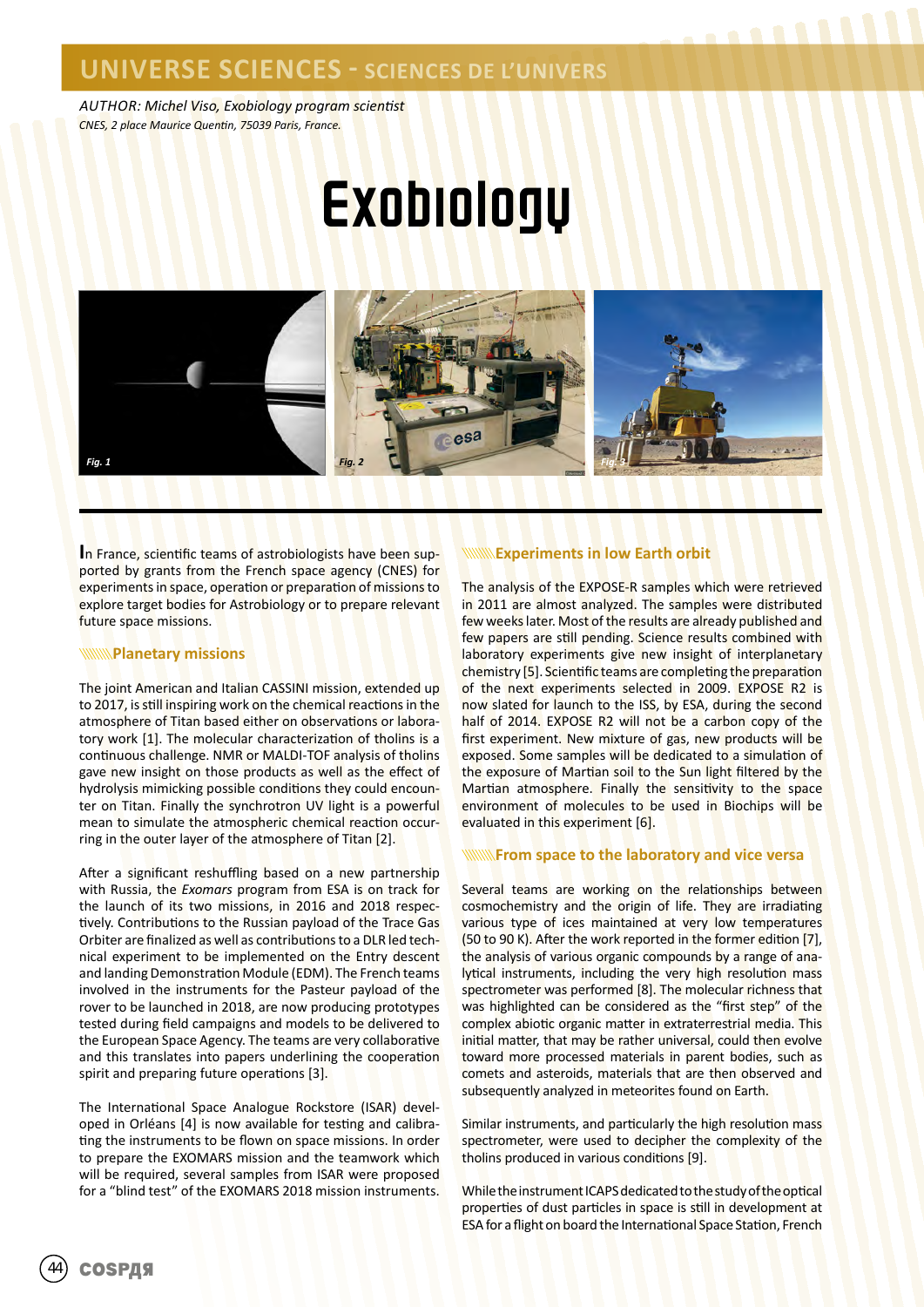



teams are using the parabolic flights and the PROGRA2 facility to study the light scattering properties of tholins, analogues of cometary particles or other aggregates [10].

### **New instruments**

Most of the activities developed under the research and development activities aim to the design of new instruments fitting with the constraints of space exploration. The achievement of the work of a container dedicated to the study under stringent containment of possible future Martian samples is now evolving toward automation for 3D scanning.

The interest of the Electron Paramagnetic Resonance (EPR) was validated [11] and the teams are now working on the adaptation of the instrument to space conditions. The reduction in mass along with a simplification of the instrument open the way for a first prototype.

The Scientific Prospective Seminar held in La Rochelle which gathered the science community to give directions for the next five years of research in space, outlined the necessity to pursue the effort in developing new instruments (like EPR) or high resolution mass spectroscopy devices based on Orbitrap.

#### **WWW.Outreach**

The agency supported, an annual astrobiology course organized by Dr Muriel Gargaud, University Paris XII and the University of Bordeaux, dedicated to PhD students (RED, Rencontres d'Exobiologie pour Doctorants).

Finally with the support of the agency as well as several other institutions in Europe and Canada, the scientific community is working hard on the preparation of the second edition of the "Encyclopedia of Astrobiology" [12].

#### *[Fig. 1]*

*The Cassini spacecraft views Saturn with a selection of its moons in varying sizes (center: Titan, far right and smaller: Encelade). © NASA/JPL/Space Science Institute*

#### *[Fig. 2] PROGRA2*

*© Bertrand Gaubicher*

#### *[Fig. 3]*

*ESA testing of instruments for EXOMARS: Wisdom antenna on the forefront of the Bridget Rover during the SFAER experiment in Chile. © V. Ciarletti/LATMOS*

#### *[Fig. 4]*

*Focus on the Carbon 12 of an adenine sample's mass spectrum, using the proto flight model Orbitrap cell (LPC2E). Mass resolution at mid-height: 363 000. © Consortium ORBITRAP*

#### *[Fig. 5]*

**ESA testing of instruments for EXOMARS: 3D representation of** *the subsurface from WISDOM data. Two scaterrers buried two meters below the surface are localized. 2013 POLARES experiment, Dachstein, Austria. © V. Ciarletti/LATMOS*

#### **REFERENCES**

[1] Coll, P., *et al.* (2013), Can laboratory tholins mimic the chemistry producing Titan's aerosols? A review in light of ACP experimental results, *Planetary and Space Science*, **77**, 91-103.

[2] Carrasco, N., *et al.* (2013), VUV photochemistry simulation of planetary upper atmosphere using synchrotron radiation, *J Synchrotron Radiat,* **20 (Pt 4)**, 587-590.

[3] Lopez-Reyes, G., *et al.* (2013), Analysis of the scientific capabilities of the ExoMars Raman Laser Spectrometer instrument, *European Journal of Mineralogy,* **25**, 721-733.

[4] Bost, N., *et al.* (2013), Missions to Mars: Characterisation of Mars analogue rocks for the International Space Analogue Rockstore (ISAR), *Planetary and Space Science*, **82-83**, 113-127.

[5] Saiagh, K., *et al.* (2014), VUV and Mid-UV photoabsorption cross sections of thin films of adenine: application on its photochemistry in the Solar System, *Planet. Space* Sci, **90,** 90-99.

[6] Le Postollec, A., *et al.* (2013), Preparation of the Biochip experiment on the EXPOSE-R2 mission outside the International Space Station, *Adv. Space Res.,* **52**, 2168–2179.

[7] Vinogradoff, V. *et al.* (2011), New insight into the formation of hexamethylenetetramine (HMT) in interstellar and cometary ice analogs, *A&A*, **530**, A128.

[8] Danger, G., *et al.* (2013), Characterization of laboratory analogs of interstellar/cometary organic residues using high resolution mass spectrometry, *Geochimica et Cosmochemica Acta,* **118**, 184–201.

[9] Mahjoub, A., *et al.* (2014), Impact of the temperature of synthesis of Titan's aerosols analogues produced by RF plasma on their optical indices, *Plasma Processes and Polymers*, in press.

[10] Renard, J.-B., *et al.* (2014), Wavelength dependence of linear polarization in the visible and near infrared domain for large levitating grains (PROGRA2 instruments), *JQRST*, in press.

[11] Bourbin, M., *et al.* (2013), Dating Carbonaceous Matter in Archean Cherts by Electron Paramagnetic Resonance, *Astrobiology*, **13**, 151-162.

[12] Gargaud, M. *et al.* (Eds.); *Encyclopedia of Astrobiology;* 2011, XLIV, 1851 p. Springer.

**СОSРДЯ**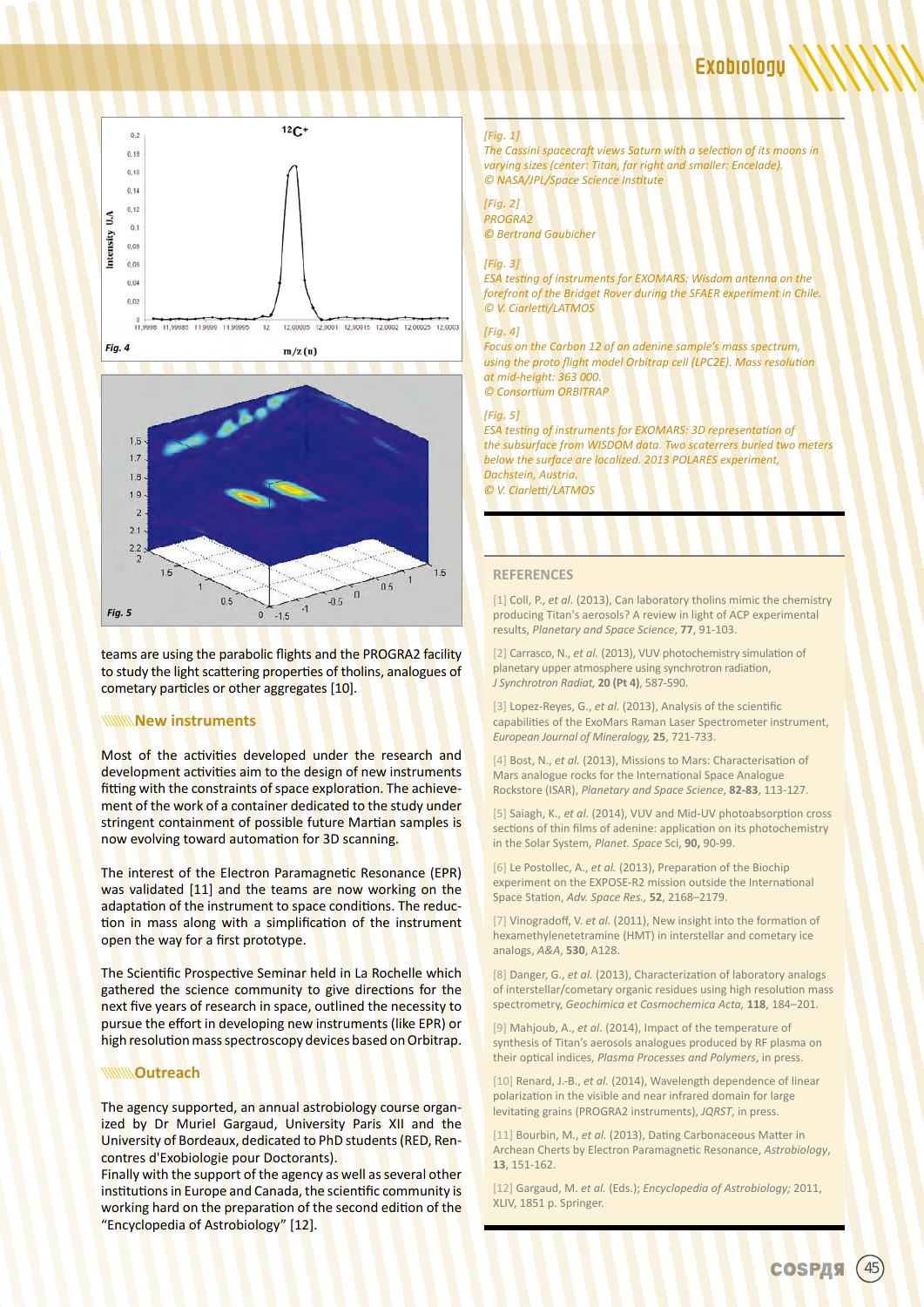*AUTHORS: C. Brassé(1), P. Coll(1), F. Raulin(1) (1) LISA, UMR 7583, 61 avenue du général de Gaulle, 94010 Créteil Cedex, France.*

## Exobiology

*Titan's tholins and internal ocean models* Tholins de Titan et modèles de l'océan interne

**Abstract:** The possible evolution of organic aerosols on Titan surface with the cryomagma coming from the internal ocean has been mimicked using Titan's tholins. They were placed in waterammonia solutions containing carbonate and/or sulfide. The resulting products were analyzed using chemical derivatization-GC-MS analysis. They include urea, amino acids and carboxylic acids. Carbonates inhibit the formation of some amino acids, but favor that of glycerol, homoserine and 2-butenoic acid.

**Résumé :** L'évolution possible des aérosols organiques à la surface de Titan avec le cryomagma venant de l'océan interne a été simulée à l'aide de tholins, mis dans l'eau ammoniaquée contenant des carbonates et/ou des sulfures. Les produits obtenus ont été analysés par dérivatisation chimique-CPG-SM. Ils incluent urée, acides aminés et acides carboxyliques. Les carbonates inhibent la formation de certains acides aminés mais favorisent celle du glycérol, de l'homosérine et de l'acide 2-butenoïque.

Titan, the largest satellite of Saturn looks like an evolving planet, geologically active, with a complex organic chemistry occurring in the ionosphere where high molecular weight ions are present [1]. These are likely to be involved in the formation of aerosols analyzed in the lower atmosphere. CASSINI-HUYGENS has demonstrated that the chemical composition of Titan's aerosols is similar to that of laboratory Titan's tholins. Many laboratory works have been carried out on Titan tholins [2]. The plasma tholins produced at LISA can release large amounts of HCN and  $NH<sub>3</sub>$  when pyrolyzed at 600 °C, similarly to Titan's aerosols. These plasma tholins can thus be considered as good laboratory analogues of Titan's aerosols and can be used to study in Earth laboratory the properties of Titan's atmospheric particles.

CASSINI-HUYGENS data have revealed a highly diversified solid surface on Titan with features that suggest possible cryovolcanic structures. Moreover, the existence of an internal liquid water ocean, containing a few percent of ammonia has been proposed. This model of Titan's interior has recently been supported by CASSINI-HUYGENS observations. It has also been proposed that ammonia-water mixtures can erupt from the putative subsurface ocean leading to cryovolcanism. From recent works on the internal ocean formation [3] we have estimated a possible composition of the internal ocean. The results are summarized in Fig. 1. The main minor constituents are carbonates, with a concentration close to 0.1 mole/l, and hydrogenosulfide with a concentration of about 0.24 mole/l. Titan's aerosols, once on the surface, may chemically evolve in spite of the low surface temperature (94-92 K) if they are in contact with the cryomagma of composition similar to the internal ocean. Big impacts on Titan's surface may episodically melt the ice crust and form liquid water oases that could stay in the liquid state for up to several thousands of years.

This could favor a chemical evolution of the organic components of atmospheric aerosols that settled down to the surface. Otherwise, these organics may also evolve at much slower chemical rates in the absence of violent-impact episodes.

Several experimental works have already been performed to study the low temperature hydrolysis of the macromolecular organics of the aerosols. The high temperature acidic hydrolysis of plasma-generated tholins produces a large variety of amino acids and other organics. The production of amino acids is still observed, when hydrolysis is performed with liquid water at neutral pH. Similar results are obtained from alkaline solutions, using water-ammonia mixtures. Now, what could be the influence of the presence of other species in the water mixture, such as carbonates and sulfides, likely to be present in the cryomagma at noticeable concentration? To answer that question we synthesized laboratory analogues of Titan's aerosols from a  $N_2$ :CH<sub>4</sub> (98:2) gas mixture irradiated in a low-temperature continuous-flow regime by a DC cold plasma discharge. We used a new system, avoiding any atmosphere contamination of the tholins during their recovery. The analogues were recovered, partitioned in several 10.0 mg samples and placed in different aqueous ammonia solutions at low temperature for 10 weeks [1]. One experiment was done without additional salt (Hydrolysis #1), one with 0,236 mol/l hydrogenosulfide (Hydrolysis #2), one was done with 0,092 mol/l carbonate (Hydrolysis #3), and one with 0,092 mol/l carbonate and 0,236 mol/l hydrogenosulfide (Hydrolysis #4). After 10 weeks of evolution, a chemical derivatization process was performed on the refractory phase of the aerosol analogues, with MTBSTFA in DMF. In the case of the hydrolyses done in the presence of salts, (Hydrolyses #2, #3 and #4) a preliminary extraction step using cation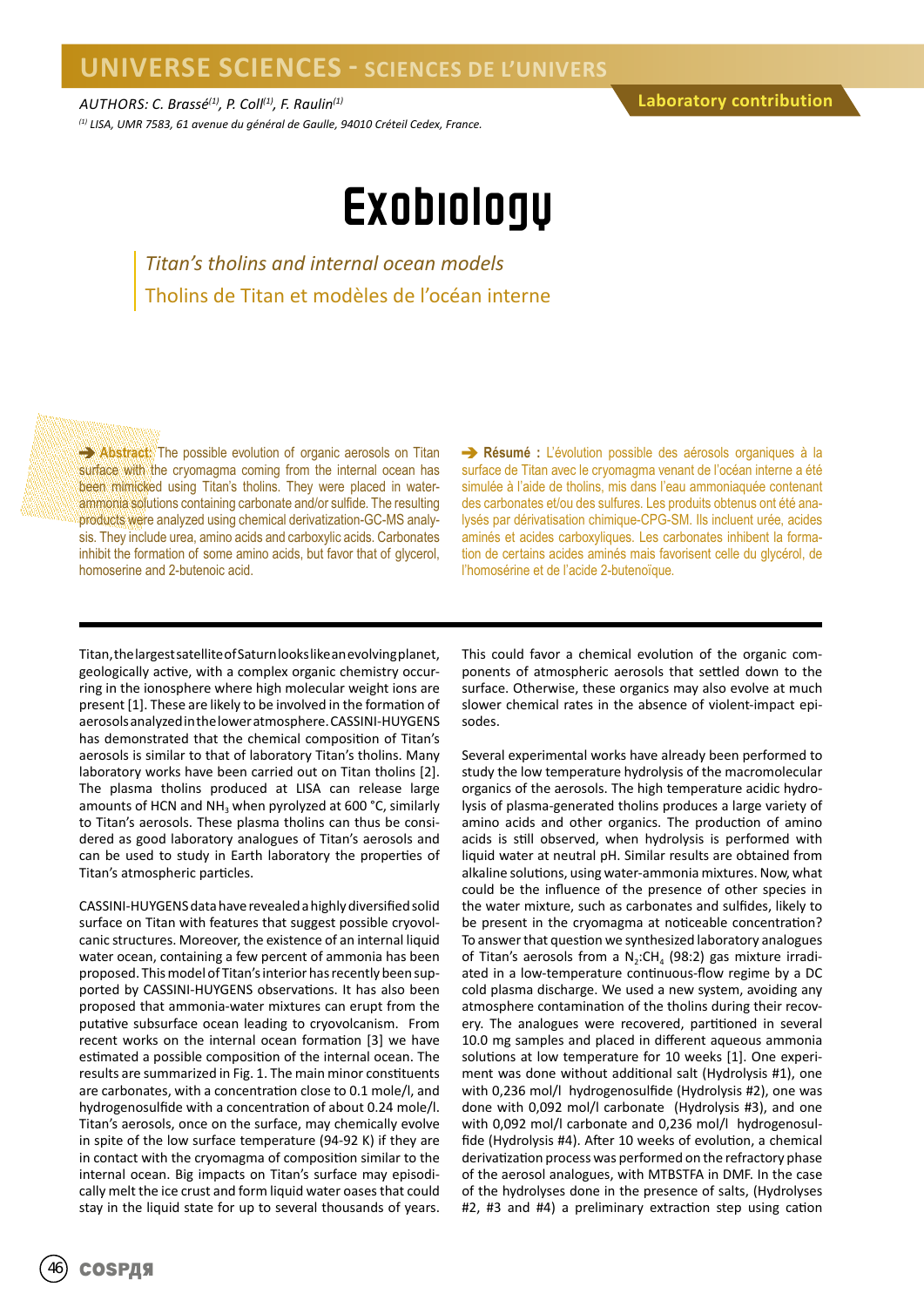**Exobiology** 

|        |  |  | Species $NH_3$ $NH_4^+$ $H^+$ $H^+$ $HO^ CO_2$ (aq) $HCO_3^ CO_3^2$ $H_2S$ $HS^ S^2$ $Na^+$                                                                           |  |  |  |
|--------|--|--|-----------------------------------------------------------------------------------------------------------------------------------------------------------------------|--|--|--|
|        |  |  | C(mol/L) 2,88 6,8.10 <sup>-3</sup> 1,5.10 <sup>-12</sup> 6,8.10 <sup>-3</sup> 3,6.10 <sup>-6</sup> 2,72.10 <sup>-3</sup> 0,092 3,5.10 <sup>-6</sup> 0,236 0,020 0,463 |  |  |  |
| Fig. 1 |  |  |                                                                                                                                                                       |  |  |  |



exchange resin was done to remove the salts, the presence of which is not compatible with the derivatization. The hydrolysis products were then identified and semi-quantified by gas chromatography coupled to mass spectrometry.

Results related to Hydrolyses #1 and #3 are presented here. The results show (Fig. 2) that tholins are very reactive toward an oxygen source. Urea is among the main products of Titan's tholins hydrolysis in both cases. Several other organic compounds are produced. In Hydrolysis #1, they include amino acids: alanine, glycine, α-aminobutyric acid, ϒ-aminobutyric acid, N-acetylglycine, β-alanine, oxalic acid, succinic acid and methylsuccinic acid. The presence of carbonate (Hydrolysis #3) inhibits the formation of several amino acids, particularly of ϒ-aminobutyric acid, glycine and its derivatives. On the contrary, it induces the formation of aspartic acids, as well as of homoserine, glycerol and 2-butenoic acid.

Study of the potential role of sulfide (Hydrolyses #2 and #4) are currently in progress.

#### *[Fig. 1]*

*Review of the possible anion composition of the likely sub-surface ocean. © Adapted from [3]*

#### *[Fig. 2]*

*Yields of formation of organic products obtained from Hydrolysis #1 (ammonia-water without salts) and Hydrolisis #3 (ammonia-water*  with carbonate). The yields are multiplied by 106 in order to fit *with the logarithmic scale. © LISA/C. Brassé*

#### **REFERENCES**

[1] Raulin, F., Brassé, C., Poch, O., and Coll, P., (2012), Prebiotic-like chemistry on Titan, *Chem. Soc. Rev.,* **41** (16), 5380 – 5393; and refs. included.

[2] Cable, M. L., Hörst, S. M., Hodyss, R., Beauchamp, P. M., Smith, M. A., and Willis, P. A., (2012), Titan Tholins: simulating Titan Organic Chemistry in the CASSINI-HUYGENS Era, *Chem. Rev.* **112**, 1882–1909.

[3] Tobie, G., Gautier, D., and Hersant, F., (2012), Titan's bulk composition constrained by CASSINI-HUYGENS: Implication for internal outgassing, *ApJ*, **752**,125-135.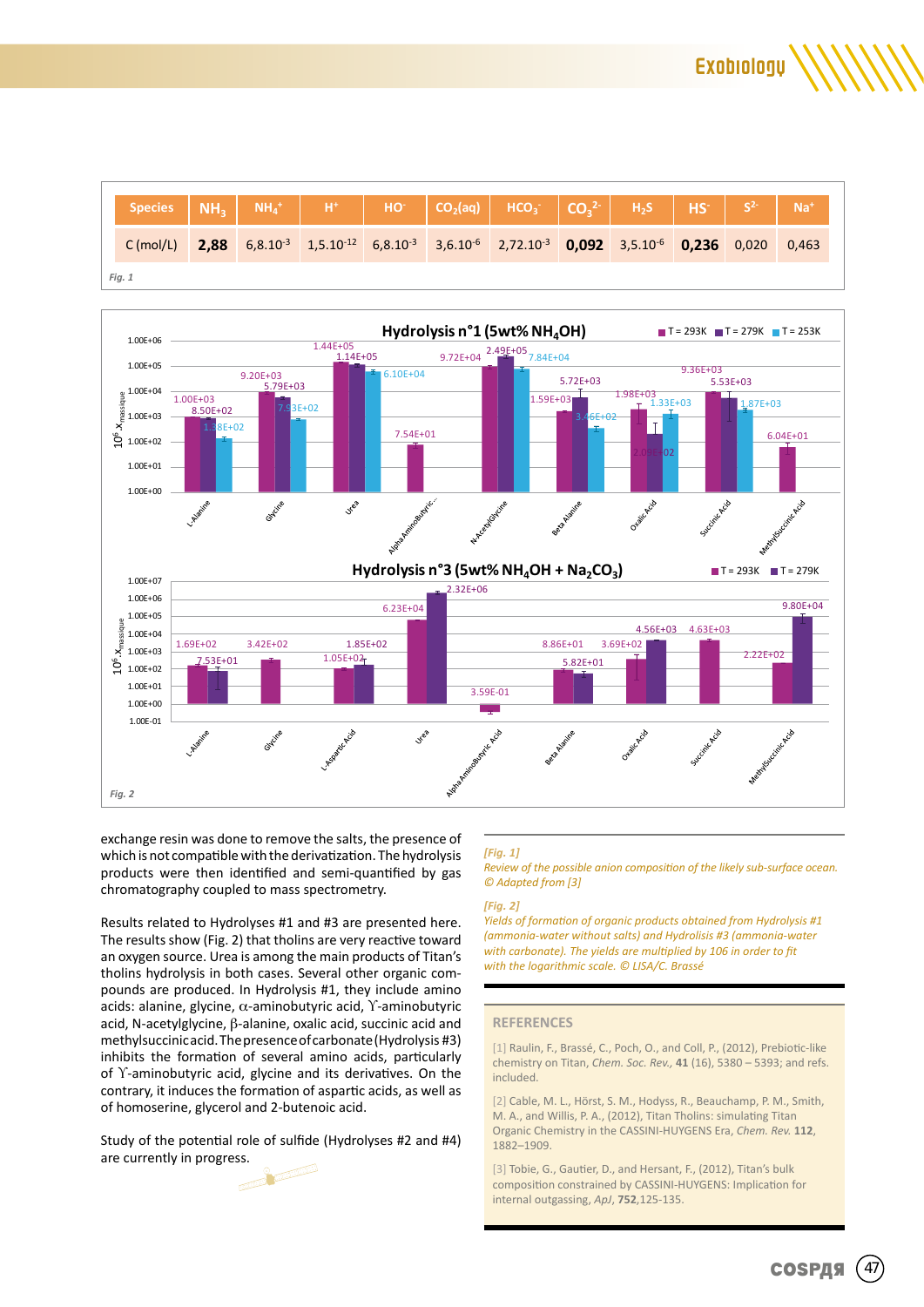*AUTHORS: F. Westall(1), N. Bost(1,2), F. Foucher(1)*

*(1) CBM, UPR 4301, Rue Charles Sadron, 45071 Orléans Cedex 2, France. (2) ISTO, UMR 7327, 1A rue de la Férollerie, 45071 Orléans Cedex 2, France.*

## Exobiology

*Calibration and testing of payload instrumentation for in situ space missions* Calibration et test de charges utiles pour des missions spatiales *in situ*

**Abstract:** Success of *in situ* space missions depends largely on the ability of payload instruments to use complementary information provided by the different instruments in order to correctly identify rocks and minerals on the target surface. Normally each instrument is calibrated and tested individually. However, *in situ* rock and mineral identification requires testing the whole payload with real analogue materials in order for the results of each instrument to be understood.

**Résumé :** Le succès des missions spatiales *in situ* dépend largement de la complémentarité des informations fournies par les instruments de la charge utile pour l'identification correcte des roches et des minéraux analysés. Cependant, les instruments sont généralement calibrés et testés séparément. Afin d'améliorer le niveau d'expertise des missions *in situ*, il apparaît donc pertinent de compléter ces phases préparatoires par une calibration globale des instruments d'une même charge utile utilisant des échantillons analogues de l'astre visité.

The results of recent *in situ* missions on Mars, the Mars Exploration Rovers and the Mars Science Laboratory, have underlined the difficulties of integrating information from different instruments to correctly identify rock types on Mars. Rocks consisting of the same elements may have very different mineralogy and origins. Bulk analyses of a rock will provide the general mineralogy but specifically located analyses will help understanding alteration or late-stage features, for instance associated with fractures. Improvement of *in situ* performance in terms of time and accuracy can be obtained by testing the entire payload suite with the same test materials.

The next mission to be launched to Mars will be the EXOMARS rover mission (ESA/ROSCOSMOS) in 2018. The main science objective of the mission is the search for traces of life but in order to achieve this, it is necessary to correctly determine the geological context of any potential biosignatures, emphasis being on organic molecules as biosignatures. The Pasteur payload includes a variety of cameras (panoramic, PanCam, high resolution, HR) and a CLose UP Imager (CLUPI). Mineral identification of rock outcrops will be made with a laser IR spectrometer (ISEM) located on the mast. The drill hole will be made by the infrared spectrometer (Ma\_MISS). EXOMARS will have a drill that can penetrate up to 2 m below the surface to reach rocks that have been protected from radiation and oxidation processes operating at the surface of Mars. The crushed drill core will be made by a visible-IR imager and spectrometer (MicrOmega). The Raman spectrometer (RLS) and MOMA, a GC-MS and LD-MS will be used to identify organic molecules. IR analyses will be made on distant rock.

We used two Mars-analogue samples from the International Space Analogue Rockstore (ISAR, www.isar.cnrs-orleans.fr [1]) to perform a blind test using prototypes of the EXOMARS

rover instruments related to the geological context (close-up imager, IR and Raman spectrometers) [2]. Samples were a volcanic rock (komatiite, Fig. 1) with a composition particularly close to that of Martian basalt, i.e. rich in elements Mg and Fe, and volcanic sand deposited in a shallow-water, aqueous environment (Fig. 2). Both rocks were formed on the early Earth at a period equivalent to the Late Noachian/Early Hesperion on Mars. They are therefore ideal analogues for the kinds of Martian terrains that will be the object of the EXOMARS mission. Moreover, the volcanic sands contain cryptic traces of fossil primitive life forms that are similar to what could be found on Mars [3-4]. This first test, however, concerned principally the geological identification of the rocks.

On the basis of a rock surface cut to imitate the surface of a drill hole, each instrument team provided an initial interpretation of the mineralogical composition of the rocks based on their own databases. These data were complemented with satellite images and photography of the relevant outcrops (representing orbital and panoramic camera data, as will be available during the EXOMARS mission) before being presented to a group of independent geologists tasked with interpreting the results. Our test results show that photography of the outcrops and close up imagery of the samples permitted identification of the rock type by trained geologists but their interpretation was confused by the preliminary mineral identifications provided by individual instrument teams. However, after cross-checking data between the different instruments and iteration of the identifications, it was possible for geologists to reach a reasoned interpretation of the rocks.

Thus, while rock type could be identified visually, correct interpretation of the processes affecting the rock after its formation could only be achieved using the spectroscopic data.